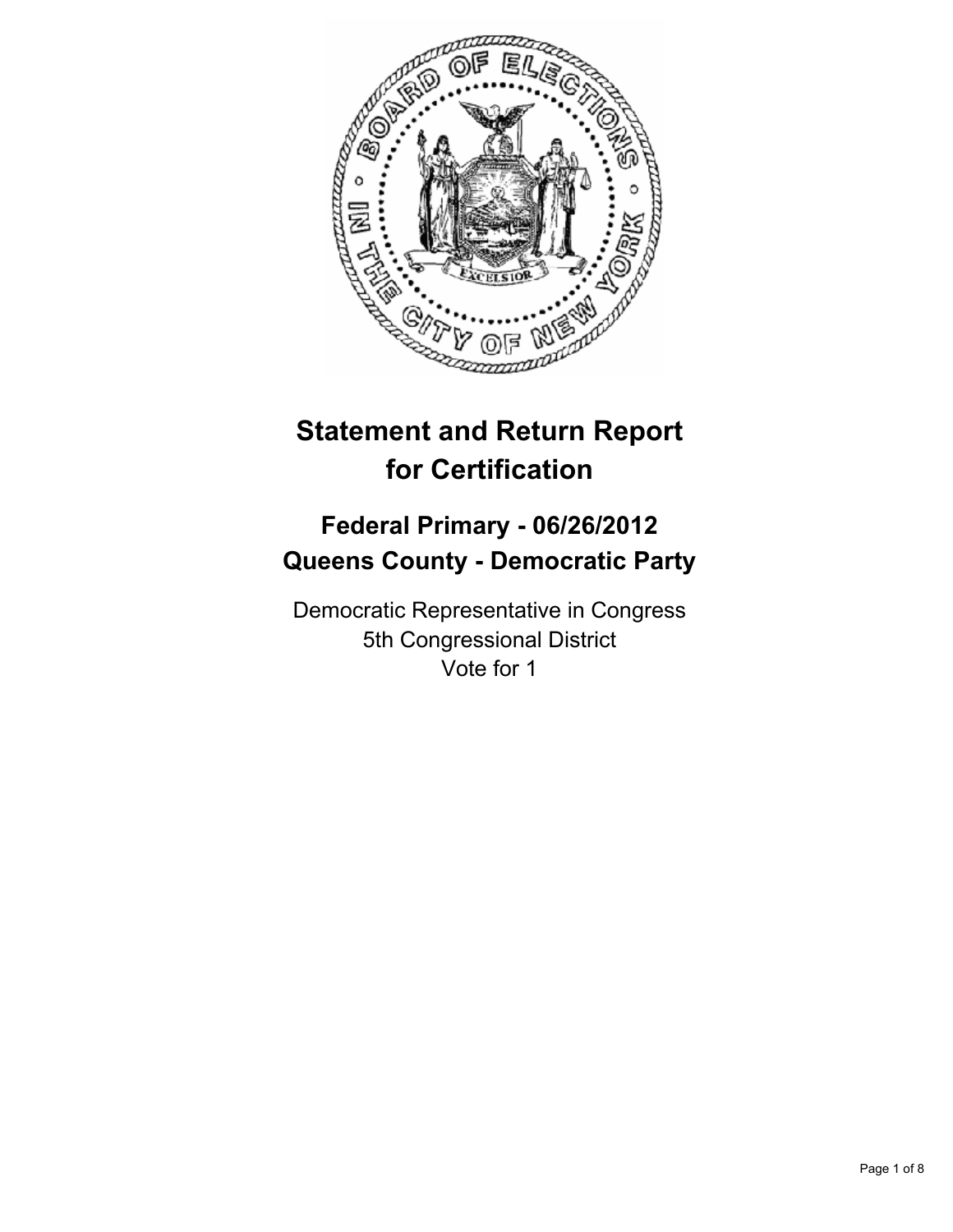

| <b>PUBLIC COUNTER</b>                                    | 1,486          |
|----------------------------------------------------------|----------------|
| <b>EMERGENCY</b>                                         | 1              |
| <b>ABSENTEE/MILITARY</b>                                 | 226            |
| <b>FEDERAL</b>                                           | 18             |
| SPECIAL PRESIDENTIAL                                     | $\mathbf{0}$   |
| <b>AFFIDAVIT</b>                                         | 8              |
| <b>Total Ballots</b>                                     | 1,739          |
| Less - Inapplicable Federal/Special Presidential Ballots | $\Omega$       |
| <b>Total Applicable Ballots</b>                          | 1,739          |
| <b>JOSEPH R MARTHONE</b>                                 | 164            |
| <b>MIKE SCALA</b>                                        | 684            |
| <b>GREGORY W MEEKS</b>                                   | 664            |
| ALLAN W JENNINGS JR.                                     | 180            |
| ADELAIDE STANFORD (WRITE-IN)                             | 1              |
| BARBARA DEUEGVAR (WRITE-IN)                              | $\mathbf{1}$   |
| <b>BOB TURNER (WRITE-IN)</b>                             | $\overline{7}$ |
| CHARLES BARRON (WRITE-IN)                                | 1              |
| HAKEEM JEFFRIES (WRITE-IN)                               | 1              |
| HELEN DIGIULIO (WRITE-IN)                                | $\mathbf{1}$   |
| LEW SIMON (WRITE-IN)                                     | 2              |
| PHILIP GOLFEDER (WRITE-IN)                               | $\mathbf{1}$   |
| SIMCHA FELDER (WRITE-IN)                                 | $\mathbf 1$    |
| STANLEY COTLEN (WRITE-IN)                                | $\mathbf{1}$   |
| YAKEEM JEFFRIES (WRITE-IN)                               | 1              |
| <b>Total Votes</b>                                       | 1,710          |
| Unrecorded                                               | 29             |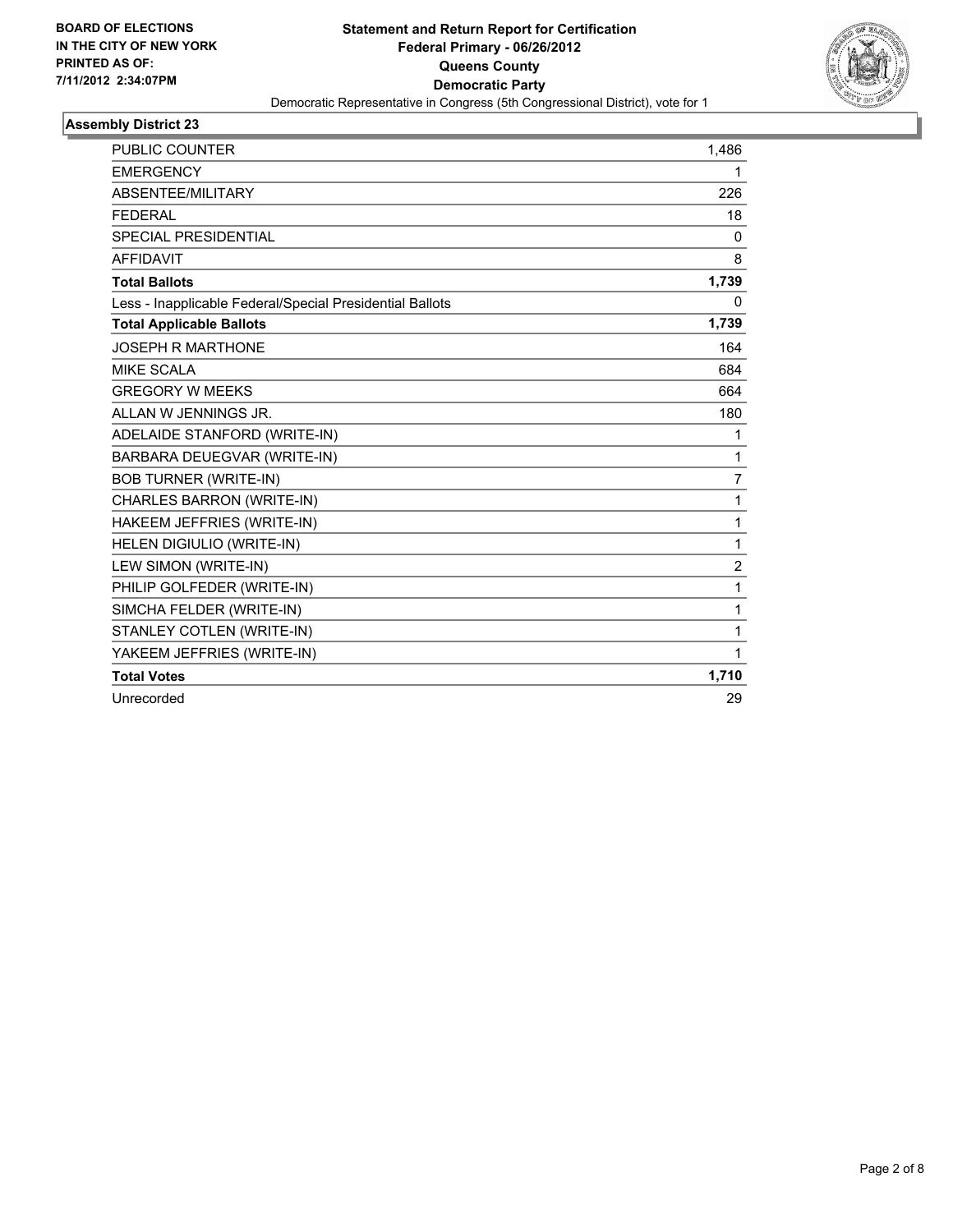

| <b>PUBLIC COUNTER</b>                                    | 448          |
|----------------------------------------------------------|--------------|
| <b>EMERGENCY</b>                                         | 0            |
| ABSENTEE/MILITARY                                        | 18           |
| <b>FFDFRAL</b>                                           | 3            |
| <b>SPECIAL PRESIDENTIAL</b>                              | $\mathbf{0}$ |
| <b>AFFIDAVIT</b>                                         | 4            |
| <b>Total Ballots</b>                                     | 473          |
| Less - Inapplicable Federal/Special Presidential Ballots | 0            |
| <b>Total Applicable Ballots</b>                          | 473          |
| <b>JOSEPH R MARTHONE</b>                                 | 37           |
| <b>MIKE SCALA</b>                                        | 77           |
| <b>GREGORY W MEEKS</b>                                   | 310          |
| ALLAN W JENNINGS JR.                                     | 38           |
| BRENDA PLEASANT (WRITE-IN)                               | 1            |
| DAVID ARNOU (WRITE-IN)                                   | 1            |
| DAVID WEPRIN (WRITE-IN)                                  | 1            |
| <b>GRACE MENG (WRITE-IN)</b>                             | 1            |
| RORY I LANCMAN (WRITE-IN)                                | 1            |
| WENDY LONG (WRITE-IN)                                    | 1            |
| <b>Total Votes</b>                                       | 468          |
| Unrecorded                                               | 5            |

| <b>PUBLIC COUNTER</b>                                    | 149 |
|----------------------------------------------------------|-----|
| <b>EMERGENCY</b>                                         | 0   |
| ABSENTEE/MILITARY                                        | 33  |
| <b>FEDERAL</b>                                           | 3   |
| <b>SPECIAL PRESIDENTIAL</b>                              | 0   |
| <b>AFFIDAVIT</b>                                         | 1   |
| <b>Total Ballots</b>                                     | 186 |
| Less - Inapplicable Federal/Special Presidential Ballots | 0   |
| <b>Total Applicable Ballots</b>                          | 186 |
| <b>JOSEPH R MARTHONE</b>                                 | 23  |
| <b>MIKE SCALA</b>                                        | 49  |
| <b>GREGORY W MEEKS</b>                                   | 69  |
| ALLAN W JENNINGS JR.                                     | 38  |
| <b>GRACE MENG (WRITE-IN)</b>                             | 4   |
| <b>Total Votes</b>                                       | 183 |
| Unrecorded                                               | 3   |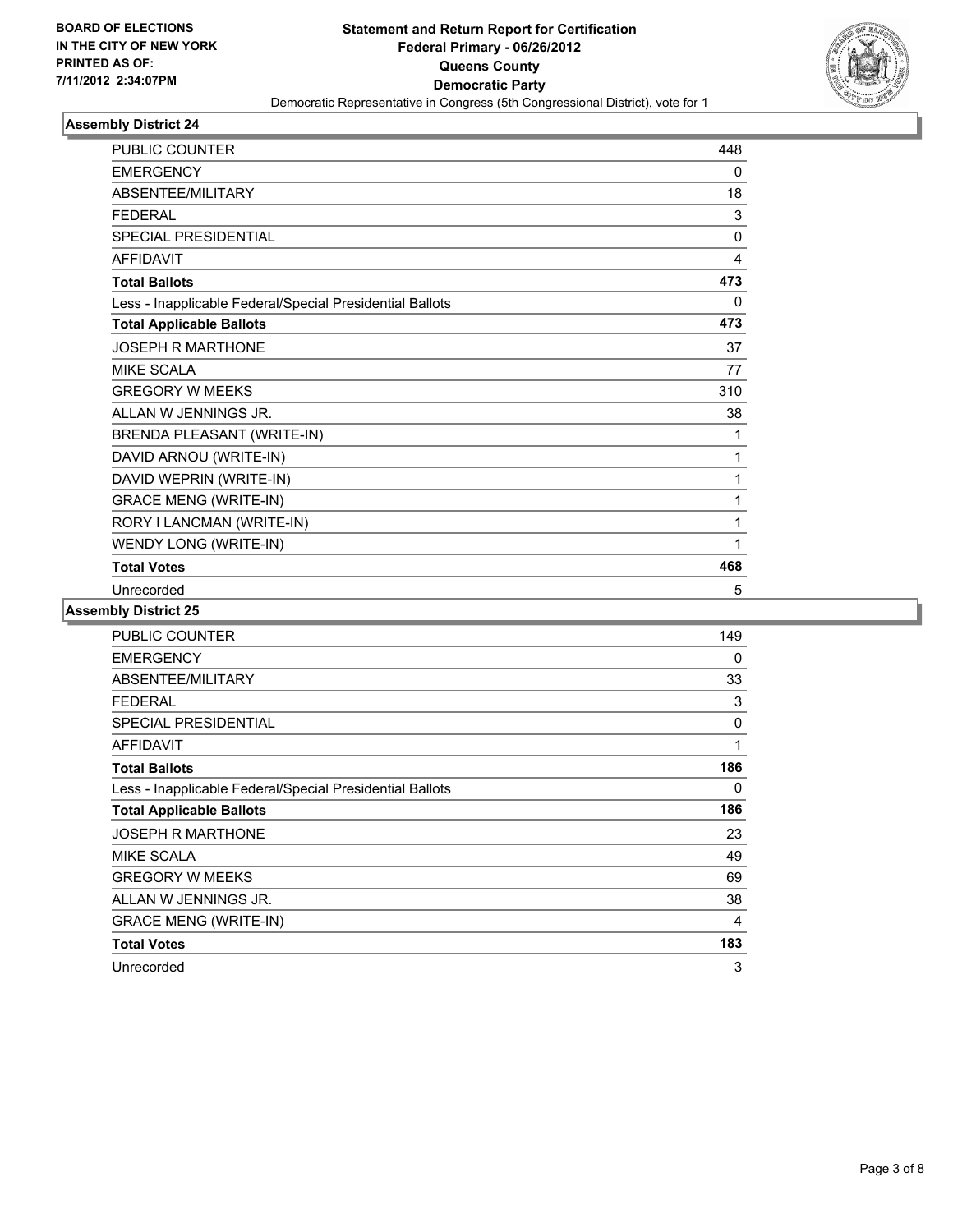

| <b>PUBLIC COUNTER</b>                                    | 75           |
|----------------------------------------------------------|--------------|
| <b>EMERGENCY</b>                                         | 0            |
| ABSENTEE/MILITARY                                        | 1            |
| <b>FEDERAL</b>                                           | 1            |
| <b>SPECIAL PRESIDENTIAL</b>                              | $\mathbf{0}$ |
| <b>AFFIDAVIT</b>                                         | $\Omega$     |
| <b>Total Ballots</b>                                     | 77           |
| Less - Inapplicable Federal/Special Presidential Ballots | $\Omega$     |
| <b>Total Applicable Ballots</b>                          | 77           |
| <b>JOSEPH R MARTHONE</b>                                 | 17           |
| <b>MIKE SCALA</b>                                        | 22           |
| <b>GREGORY W MEEKS</b>                                   | 25           |
| ALLAN W JENNINGS JR.                                     | 11           |
| <b>BOB TURNER (WRITE-IN)</b>                             | 1            |
| ELIZABETH CROWLEY (WRITE-IN)                             | 1            |
| <b>Total Votes</b>                                       | 77           |

| PUBLIC COUNTER                                           | 3,064 |
|----------------------------------------------------------|-------|
| <b>EMERGENCY</b>                                         | 0     |
| ABSENTEE/MILITARY                                        | 156   |
| <b>FEDERAL</b>                                           | 10    |
| <b>SPECIAL PRESIDENTIAL</b>                              | 0     |
| <b>AFFIDAVIT</b>                                         | 27    |
| <b>Total Ballots</b>                                     | 3,257 |
| Less - Inapplicable Federal/Special Presidential Ballots | 0     |
| <b>Total Applicable Ballots</b>                          | 3,257 |
| <b>JOSEPH R MARTHONE</b>                                 | 222   |
| <b>MIKE SCALA</b>                                        | 175   |
| <b>GREGORY W MEEKS</b>                                   | 2,487 |
| ALLAN W JENNINGS JR.                                     | 325   |
| ALLAN JENNINGS JR (WRITE-IN)                             | 1     |
| CHARLES BARON (WRITE-IN)                                 | 1     |
| LARRY MACK (WRITE-IN)                                    | 1     |
| MARY L CRONIN (WRITE-IN)                                 | 1     |
| ROBERT E TIMMOES (WRITE-IN)                              | 1     |
| SHIRLEY HUNTLEY (WRITE-IN)                               | 1     |
| WILLIAM T ROBINSON (WRITE-IN)                            | 1     |
| <b>Total Votes</b>                                       | 3,216 |
| Unrecorded                                               | 41    |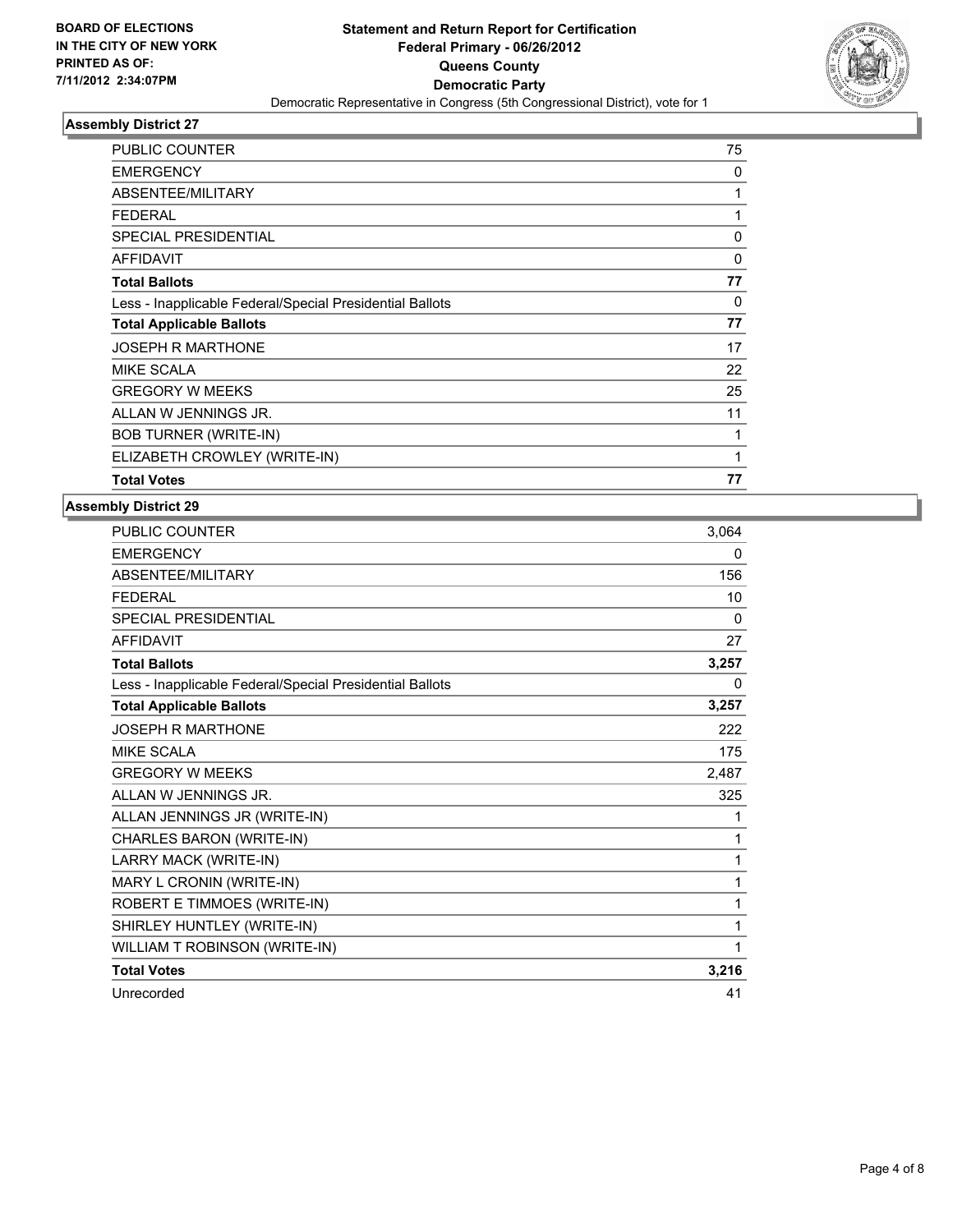

| <b>PUBLIC COUNTER</b>                                    | 2,034        |
|----------------------------------------------------------|--------------|
| <b>EMERGENCY</b>                                         | 0            |
| ABSENTEE/MILITARY                                        | 242          |
| <b>FEDERAL</b>                                           | 19           |
| <b>SPECIAL PRESIDENTIAL</b>                              | $\mathbf{0}$ |
| <b>AFFIDAVIT</b>                                         | 19           |
| <b>Total Ballots</b>                                     | 2,314        |
| Less - Inapplicable Federal/Special Presidential Ballots | $\Omega$     |
| <b>Total Applicable Ballots</b>                          | 2,314        |
| <b>JOSEPH R MARTHONE</b>                                 | 168          |
| <b>MIKE SCALA</b>                                        | 213          |
| <b>GREGORY W MEEKS</b>                                   | 1,552        |
| ALLAN W JENNINGS JR.                                     | 353          |
| ADRIANO ESPAILLAT (WRITE-IN)                             | 1            |
| BRET HART (WRITE-IN)                                     | 1            |
| CHARLES BARRON (WRITE-IN)                                | 1            |
| CHARLES RANGEL (WRITE-IN)                                | 1            |
| JAMES SANDERS (WRITE-IN)                                 | 1            |
| NYDIA VELAZQUEZ (WRITE-IN)                               | 1            |
| RAY HEYWARD (WRITE-IN)                                   | 1            |
| SHIRLEY HUNTLEY (WRITE-IN)                               | 1            |
| UNATTRIBUTABLE WRITE-IN (WRITE-IN)                       | 1            |
| <b>Total Votes</b>                                       | 2,295        |
| Unrecorded                                               | 19           |

| <b>PUBLIC COUNTER</b>                                    | 3,083    |
|----------------------------------------------------------|----------|
| <b>EMERGENCY</b>                                         | 0        |
| ABSENTEE/MILITARY                                        | 98       |
| <b>FEDERAL</b>                                           | 13       |
| SPECIAL PRESIDENTIAL                                     | 0        |
| <b>AFFIDAVIT</b>                                         | 29       |
| <b>Total Ballots</b>                                     | 3,223    |
| Less - Inapplicable Federal/Special Presidential Ballots | $\Omega$ |
| <b>Total Applicable Ballots</b>                          | 3,223    |
| JOSEPH R MARTHONE                                        | 194      |
| <b>MIKE SCALA</b>                                        | 144      |
| <b>GREGORY W MEEKS</b>                                   | 2,221    |
| ALLAN W JENNINGS JR.                                     | 622      |
| CHARLES BARRON (WRITE-IN)                                | 1        |
| DOREEN RICHARD REID (WRITE-IN)                           | 1        |
| RORY LANCMAN (WRITE-IN)                                  | 4        |
| UNATTRIBUTABLE WRITE-IN (WRITE-IN)                       | 1        |
| <b>Total Votes</b>                                       | 3,188    |
| Unrecorded                                               | 35       |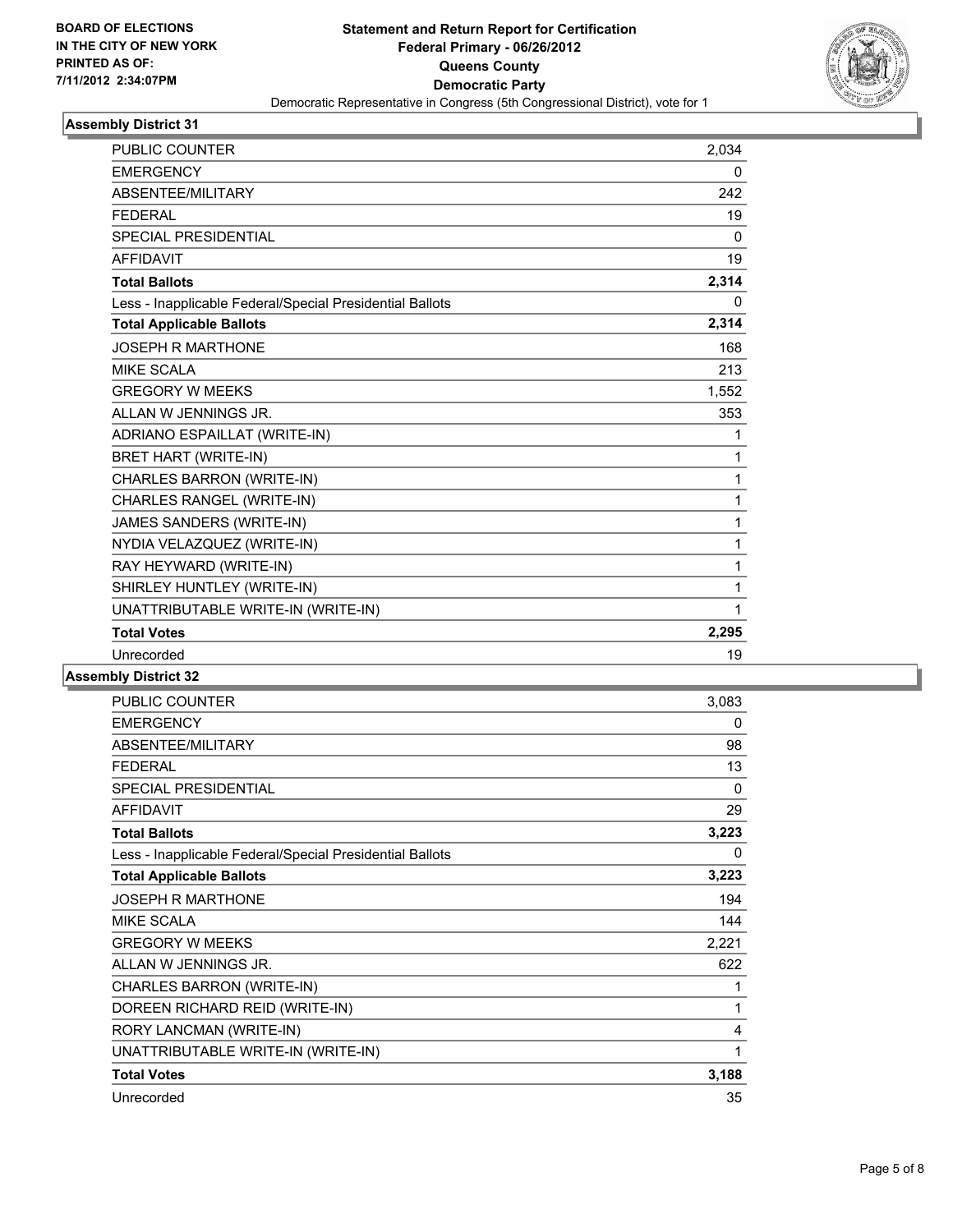

| <b>PUBLIC COUNTER</b>                                    | 2,546    |
|----------------------------------------------------------|----------|
| <b>EMERGENCY</b>                                         | 0        |
| ABSENTEE/MILITARY                                        | 97       |
| <b>FEDERAL</b>                                           | 13       |
| <b>SPECIAL PRESIDENTIAL</b>                              | $\Omega$ |
| <b>AFFIDAVIT</b>                                         | 12       |
| <b>Total Ballots</b>                                     | 2,668    |
| Less - Inapplicable Federal/Special Presidential Ballots | 0        |
| <b>Total Applicable Ballots</b>                          | 2,668    |
| <b>JOSEPH R MARTHONE</b>                                 | 293      |
| <b>MIKE SCALA</b>                                        | 119      |
| <b>GREGORY W MEEKS</b>                                   | 2,017    |
| ALLAN W JENNINGS JR.                                     | 214      |
| ELIZABETH CROWLEY (WRITE-IN)                             | 4        |
| ERICK MARTIN DELAN (WRITE-IN)                            | 1        |
| MICHAEL MOODY (WRITE-IN)                                 | 1        |
| RORO JANICE (WRITE-IN)                                   | 1        |
| RORY LANCMAN (WRITE-IN)                                  | 1        |
| THOMAS EDISON (WRITE-IN)                                 | 1        |
| UNATTRIBUTABLE WRITE-IN (WRITE-IN)                       | 1        |
| <b>Total Votes</b>                                       | 2,653    |
| Unrecorded                                               | 15       |

| <b>PUBLIC COUNTER</b>                                    | 145 |
|----------------------------------------------------------|-----|
| <b>EMERGENCY</b>                                         | 0   |
| ABSENTEE/MILITARY                                        | 12  |
| <b>FEDERAL</b>                                           | 2   |
| <b>SPECIAL PRESIDENTIAL</b>                              | 0   |
| <b>AFFIDAVIT</b>                                         | 0   |
| <b>Total Ballots</b>                                     | 159 |
| Less - Inapplicable Federal/Special Presidential Ballots | 0   |
| <b>Total Applicable Ballots</b>                          | 159 |
| <b>JOSEPH R MARTHONE</b>                                 | 17  |
| <b>MIKE SCALA</b>                                        | 58  |
| <b>GREGORY W MEEKS</b>                                   | 56  |
| ALLAN W JENNINGS JR.                                     | 22  |
| ALBERT BALDEO (WRITE-IN)                                 | 1   |
| ROBERT MITTMAN (WRITE-IN)                                | 1   |
| RORY LANCMAN (WRITE-IN)                                  | 1   |
| <b>Total Votes</b>                                       | 156 |
| Unrecorded                                               | 3   |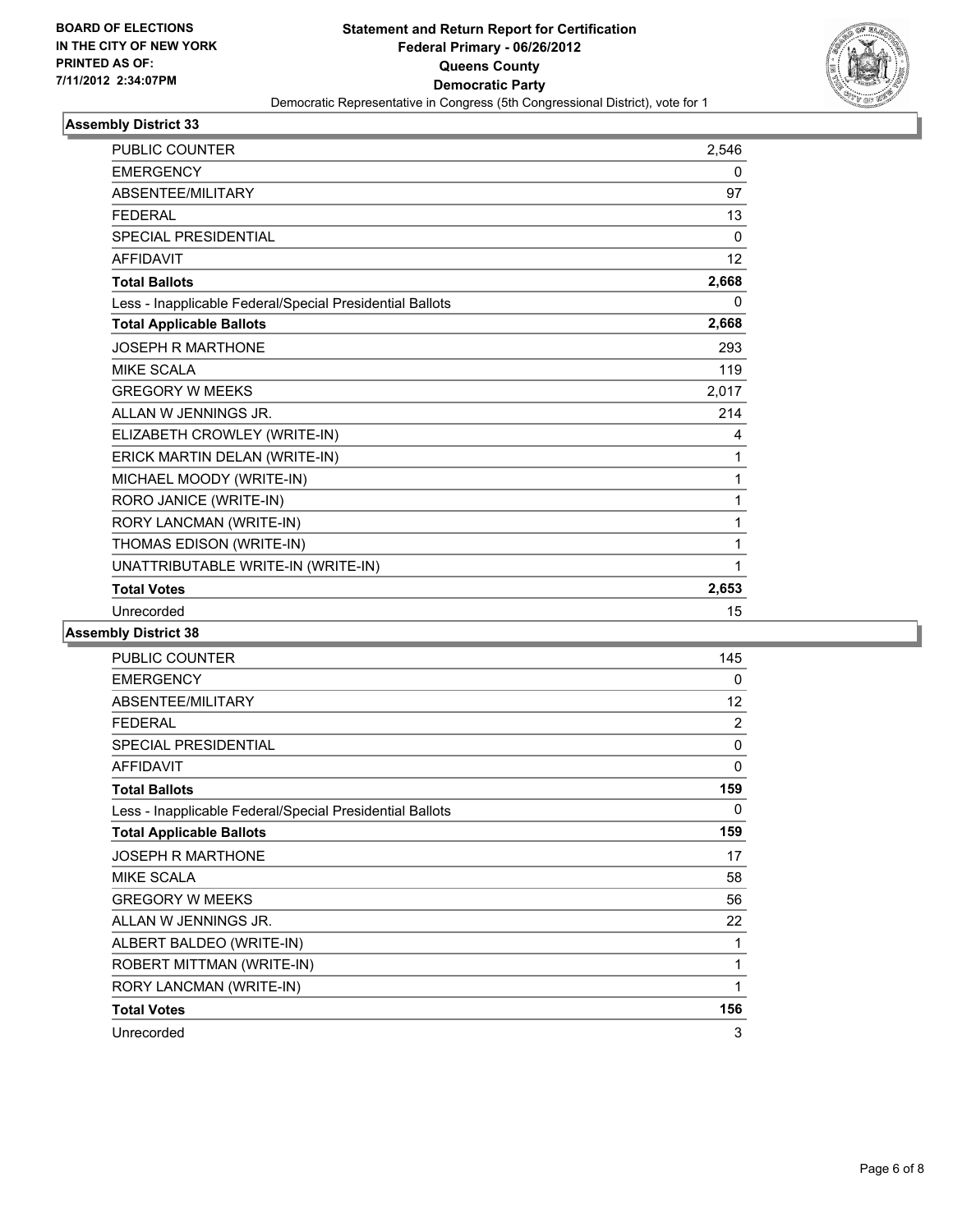

#### **Total for Democratic Representative in Congress (5th Congressional District) - Queens County**

| <b>PUBLIC COUNTER</b>                                    | 13,030         |
|----------------------------------------------------------|----------------|
| EMERGENCY                                                | 1              |
| ABSENTEE/MILITARY                                        | 883            |
| <b>FEDERAL</b>                                           | 82             |
| SPECIAL PRESIDENTIAL                                     | 0              |
| <b>AFFIDAVIT</b>                                         | 100            |
| <b>Total Ballots</b>                                     | 14,096         |
| Less - Inapplicable Federal/Special Presidential Ballots | 0              |
| <b>Total Applicable Ballots</b>                          | 14,096         |
| <b>JOSEPH R MARTHONE</b>                                 | 1,135          |
| <b>MIKE SCALA</b>                                        | 1,541          |
| <b>GREGORY W MEEKS</b>                                   | 9,401          |
| ALLAN W JENNINGS JR.                                     | 1,803          |
| ADELAIDE STANFORD (WRITE-IN)                             | 1              |
| ADRIANO ESPAILLAT (WRITE-IN)                             | 1              |
| ALBERT BALDEO (WRITE-IN)                                 | 1              |
| ALLAN JENNINGS JR (WRITE-IN)                             | 1              |
| BARBARA DEUEGVAR (WRITE-IN)                              | 1              |
| <b>BOB TURNER (WRITE-IN)</b>                             | 8              |
| BRENDA PLEASANT (WRITE-IN)                               | 1              |
| BRET HART (WRITE-IN)                                     | 1              |
| CHARLES BARON (WRITE-IN)                                 | $\mathbf{1}$   |
| CHARLES BARRON (WRITE-IN)                                | 3              |
| CHARLES RANGEL (WRITE-IN)                                | 1              |
| DAVID ARNOU (WRITE-IN)                                   | 1              |
| DAVID WEPRIN (WRITE-IN)                                  | 1              |
| DOREEN RICHARD REID (WRITE-IN)                           | 1              |
| ELIZABETH CROWLEY (WRITE-IN)                             | 5              |
| ERICK MARTIN DELAN (WRITE-IN)                            | 1              |
| <b>GRACE MENG (WRITE-IN)</b>                             | 5              |
| HAKEEM JEFFRIES (WRITE-IN)                               | $\mathbf{1}$   |
| HELEN DIGIULIO (WRITE-IN)                                | 1              |
| JAMES SANDERS (WRITE-IN)                                 | 1              |
| LARRY MACK (WRITE-IN)                                    | 1              |
| LEW SIMON (WRITE-IN)                                     | $\overline{2}$ |
| MARY L CRONIN (WRITE-IN)                                 | 1              |
| MICHAEL MOODY (WRITE-IN)                                 | 1              |
| NYDIA VELAZQUEZ (WRITE-IN)                               | 1              |
| PHILIP GOLFEDER (WRITE-IN)                               | 1              |
| RAY HEYWARD (WRITE-IN)                                   | 1              |
| ROBERT E TIMMOES (WRITE-IN)                              | 1              |
| ROBERT MITTMAN (WRITE-IN)                                | 1              |
| RORO JANICE (WRITE-IN)                                   | 1              |
| RORY I LANCMAN (WRITE-IN)                                | 1              |
| RORY LANCMAN (WRITE-IN)                                  | 6              |
| SHIRLEY HUNTLEY (WRITE-IN)                               | 2              |